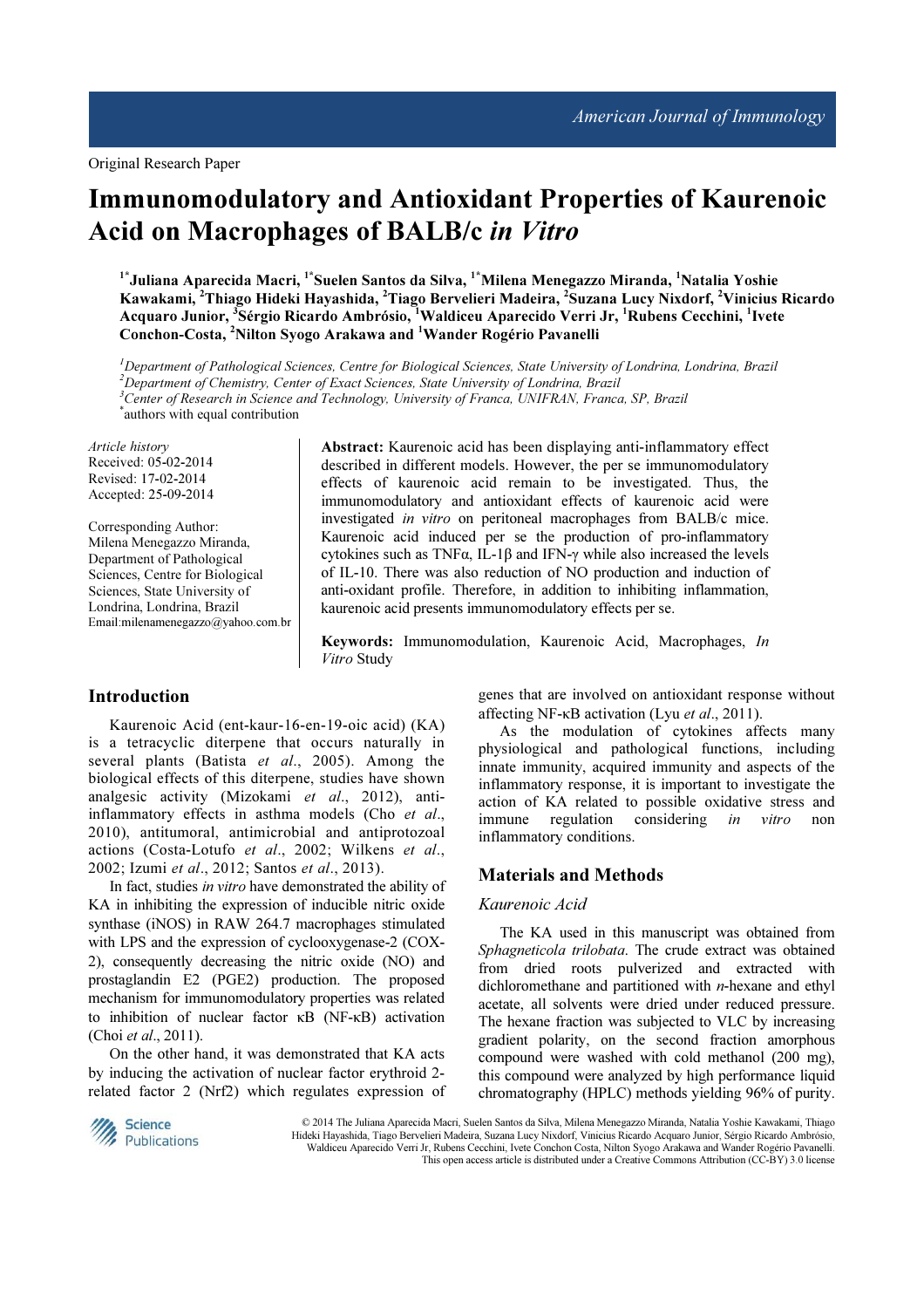The identification was performed by 1H and 13 C NMR, EIMS and literature data (Da Costa et al., 1996).

The stock solution of KA was dissolved in DMSO (Invitrogen-Gibco®) at  $2\%$  in all experiments.

## Cell Culture and Treatment In Vitro

Macrophages  $(5 \times 10^5$ /mL) were obtained from the peritoneal cavity of BALB/c mouse by the injection of 2 mL of RPMI 1640 culture medium supplemented with fetal bovine serum 10% and cultured on 24 well plates for 2 h of adherence. The cells received KA (50, 70 or 90  $\mu$ M) or medium for 24 h at 37 $\degree$ C and 5% CO<sub>2</sub>. DMSO concentration did not exceed 0.01% in the wells. Reagents for cell cultures were purchased from Invitrogen-Gibco® . Female BALB/c mice used were obtained from the Fundação Osvaldo Cruz, FIOCRUZ, Curitiba, Brazil. Mice were kept under pathogen-free conditions and used according to protocols approved by Animals Ethics Committee of the Estate University of Londrina (protocol number 33064/2012.42).

#### Cytokine Production Determination by ELISA

The supernatants obtained from macrophage treated with KA (50, 70, 90  $\mu$ M) by 24 hours were used for measurement of TNF- $\alpha$ , IFN- $\gamma$ , IL-1β, TGF-β andIL-10using the technique of capture Enzyme-Linked Immune Sorbent Assay (ELISA) kit from Bioscience (USA). The concentration of cytokines was determined by reference to standard curve for serial dilutions and the optical absorbance measured at 450nm.

## Total Antioxidant Capacity of Samples (Trapping Antioxidant Parameter-TRAP)

Samples (50 µL of cell supernatant) were analyzed by chemiluminescence method, for verifying the antioxidant profileas previously described by Repetto et al. (1996). Soluble vitamin E (Trolox) was employed as a standard antioxidant. The chemiluminescence curves were obtained using the Glomax luminometer (Promega) and the results are expressed in nM of Trolox.

## Malondialdehyde (MDA)

MDA levels were determined using HPLC as previously described by Victorino et al. (2013) with slight modifications. The analyses were conducted with an Alliance e2695 HPLC (Waters, Milford, MA, EUA) equipped with a Security Guard ODS-C18  $(4\times3.0 \text{ mm})$ , Phenomenex), C18 reverse phase column (Eclipse XDB-C18;  $4,6 \times 250$  mm, 5 µm, Agilent) and a photo-diode array detector (Photodiode Array Detector (PDA, 2998)). Analyses were conducted in the Empower 2 software (Waters, Milford, MA, EUA). MDA standards were prepared using 1,1,3,3-Tetraetoxipropane (TEP). Aliquots containing 250 µL of the cells and supernatants were deproteinized by adding trichloric acid 20% and

reacted with 1mL of thiobarbituric acid. The mobile phase was constituted with 70% 10 mM  $KH_2PO_4$  buffer, pH 7.0 and 40% HPLC grade methanol. Readings were obtained at 532 nm, following an 8 min isocratic flow at the rate of 1 mL/min. Results were expressed in nM of MDA.

## Determination of Nitrite Levels

The determination of nitrite supernatants collected from KA treated cells were used as estimates of the concentrations of NO by Griess reagent accordingly to Panis et al. (2012) with some modifications. Briefly, supernatant aliquots were recovered and diluted in glycine buffer solution (45 g/L pH 9.7). It was added Cadmium granules previously activated with  $CuSO<sub>4</sub> 5$ mM solution to the samples for 10 minutes under stirring. Aliquots of 200 µL were recovered into suitable tubes for determination of nitrite and the same volume of Griess reagent was added. After 10 min incubation at room temperature, the tubes were centrifuged at 10,000 rpm, 2 min, 25°C and added to 96-well micro plates in triplicate. Calibration curve was prepared by dilution of  $NaNO<sub>2</sub>$  and the absorbance was determined at 550 nm in a microplate reader.

#### Statistical Analyses

Statistical differences among groups were analyzed using a one-way Analysis Of Variance (ANOVA) follow Tukey test. Data are shown as the means  $\pm$ Standard Error of the Mean (SEM) and significance was defined as  $p<0.05$ .

## Results

Initially, the KA concentrations tested were evaluated about toxicity by MTT assay of peritoneal macrophages and the concentrations did not present interference on cell viability (data not show).

In attempt of evaluating the immunomodulatory properties of KA, we analyze cytokine production (IFNγ, IL-1β, TNF-α, IL-10 and TGF-β) in BALB/c peritoneal macrophages treated during 24 h with KA.

We verified that, KA treatment increased the IFN-γ and IL-1β production of concentration dependent manner, with a significant increase at 70 and 90 µM (Fig. 1A and 1B). The TNF- $α$  levels were increased by KA treatment only at the concentration of 70 µM (Fig. 1C).

On the other hand, the IL-10 levels were increased in all concentration tested (Fig. 1D). Therefore, KA treatment did not affect the levels of TGF-β (Fig. 1E).

In order to evaluate the role of KA about some oxidative stress parameters, we observed that this diterpene diterpene promoted increasing of total antioxidant capacity (TRAP) (Fig. 2A) in all the concentration used. This capacity was also observed in reduction of lipid per oxidation (malondialdehyde assay) (Fig. 2B) as well as in the nitrite dosage (Fig. 3).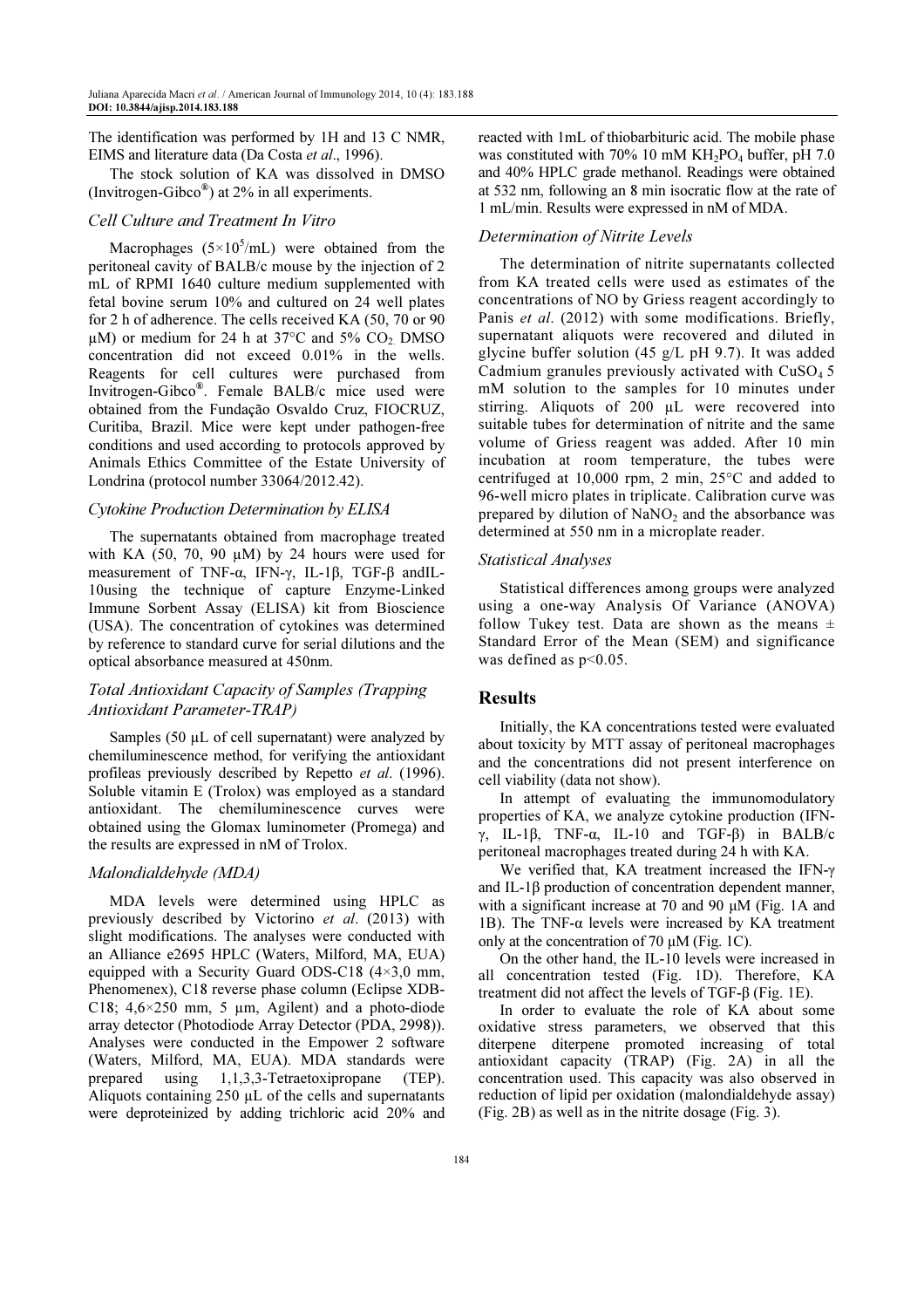Juliana Aparecida Macri et al. / American Journal of Immunology 2014, 10 (4): 183.188 DOI: 10.3844/ajisp.2014.183.188



Fig. 1. Mapping the cytokine profile produced in vitro by macrophages treated with Kaurenoic acid (50, 70, 90 µM) for 24 h detected by ELISA. IFN-γ production (Panel A), IL-1βproduction (Panel B), TNF-α production (Panel C), IL-10 production (Panel D) and TGF-β production (Panel E). Data represent the mean ± SEM of three independent experiments



Fig. 2. Parameters about oxidative stress of macrophages treated with kaurenoic acid (50, 70, 90 µM) for 24 h. Total Antioxidant Capacity (TRAP) measurement by chemiluminescence (Panel A). Lipoperoxidation (malondialdehyde-MDA) levels measurement by High Performance Liquid Chromatography (HPLC) (Panel B). Data represent the mean  $\pm$  SEM of three independent experiments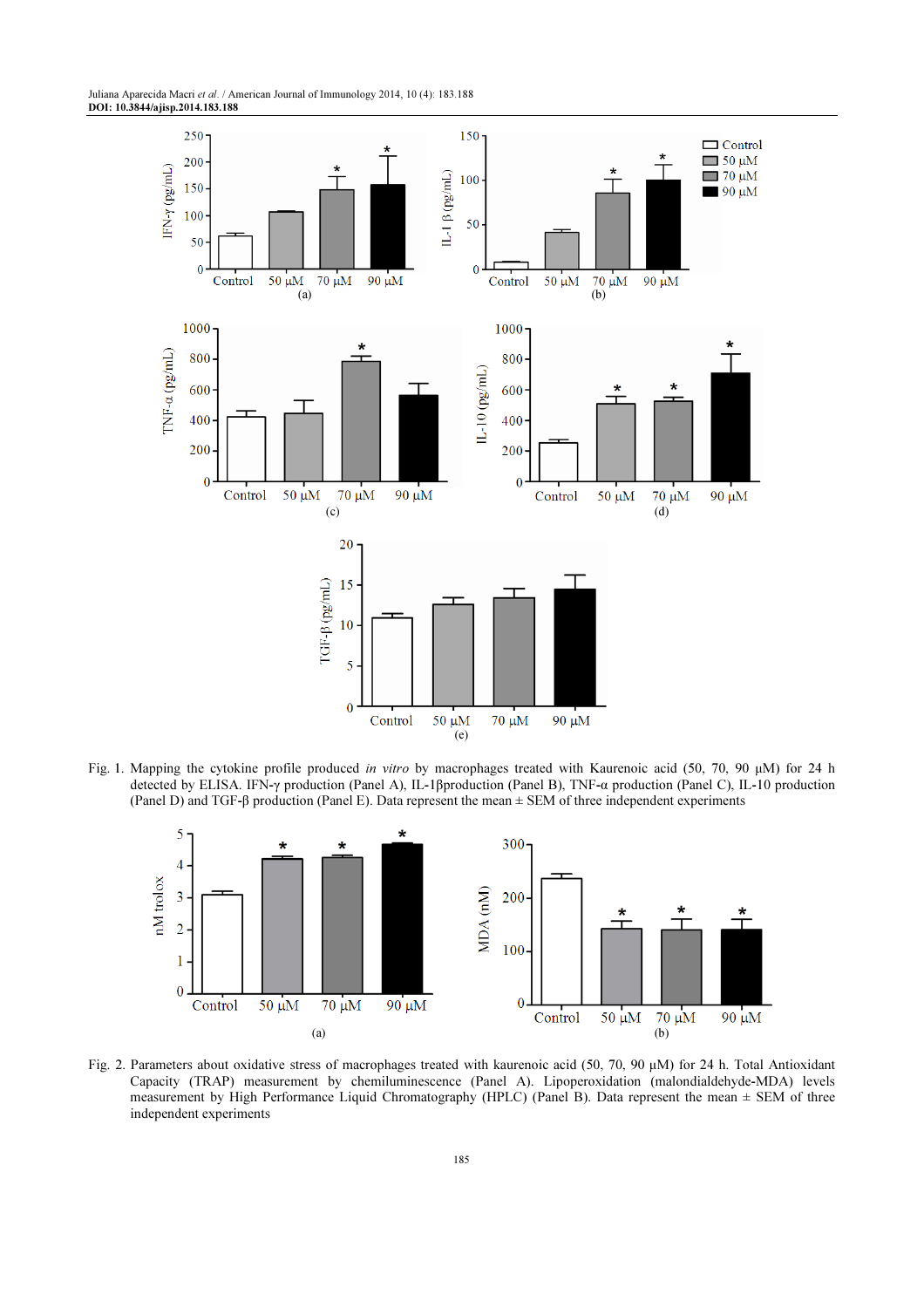

Fig. 3. Nitrite levels produced by macrophages treated with kaurenoic acid (50, 70, 90 µM) for 24 h. Data represent the mean  $\pm$  SEM of three independent experiments

#### Discussion

Immunomodulation consists on the adjustment of the immune response by agents (endogenous or exogenous) that activate or suppress the immune response (Dutta, 2002). The class of immunomodulatory drugs presents a wide range of critical biological effects for a variety of therapeutic approaches including immunotherapies against cancer, infectious diseases, treatment of autoimmune disorders and allergies, transplant surgeries and regenerative medicine (Zimmerman, 2009; Purwada et al., 2013).

Macrophages, for being part of the first line of defense, play an important role in the early immune response mainly with the production of cytokines that will define the response pattern (Dinarello, 2000).

Therefore, one of the main targets of immunotherapy consists in modulating the secretion of cytokines that is responsible for the communication between cells that will determine the type, quality, amplitude, duration and outcome of the immune response (Bouabe, 2012).

In this present study, to evaluate the profile of immune response after the treatment of KA, we verified that this diterpene was able to activate the synthesis of pro-inflammatory cytokines: IFN-γ (Fig. 1A), IL-1β (Fig. 1B), TNF- $\alpha$  (Fig. 1C) demonstrating for the first time that KA presents its own effects independently of an inflammatory stimulus.

These results corroborate with earlier study that demonstrated that KA did not inhibit the expression of pro-inflammatory cytokines (Lyu et al., 2011) permitting to infer that KA presents immunomodulatory properties.

On the other hand, our results corroborate with the findings of Choi et al. (2011) that observed an inhibitory effect of KA on LPS induced in flammatory response.

Concerning of IL-10 function its known the ability to inhibit the production of other cytokines, such as  $TNF-\alpha$ ,

IL-1 $\beta$ , IL-6 e IL-8 (Poole *et al.*, 1995). In addition, the classic production of Reactive Oxygen Species (ROS) and Nitric Oxide (NO) is dependent of cytokines like IFN-, TNF-α and IL-1β. However, our findings reinforce this role of IL-10 since even with the IFN-γ, TNF- $α$  and IL-1β synthesis, the parameters analyzed for ROS and NO were decreased, demonstrating the prevalence of IL-10 on pro-inflammatory cytokines (Fig. 1D).

Haddad and Fahlman (2002) demonstrated that IL-10 was described the anti-inflammatory cytokine with an antioxidant properties.

Additionally, Lyu et al. (2011) reported that KA induces the Nrf2 activation, which regulates inducible antioxidant responses attenuating oxidative stress, consequently the inflammatory response (Lee and Johnson, 2004; Kim et al., 2011).

This result suggested that KA can be used to control the damage provoked by inflammatory response by the modulation of the oxidants effects.

Corroborating that KA induces Nrf2 activation (Lyu et al., 2011), it induced an increase of total antioxidant capacity (TRAP) and reduced lipid peroxidation (malondialdehyde-MDA).

KA reduced the NO levels in LPSstimulatedRAW264.7 (Choi et al., 2011). In the present study, KA reduced the basal NO levels in primary macrophage culture. Choi et al. (2011) data correlated with the inhibition of iNOS expression and activation of NF-κB.

The controversial effects on in vitro inflammatory pathways previously demonstrated can be explained by differences of strategy study adopted like time accessing of substances produced, stimulus, concentration and treatments used.

## Conclusion

This study evidenced the immunomodulatory property of Kaurenoic acid on in vitro primary macrophages culture. Therefore, it is important to consider the immunomodulatory effects of KA during non-inflammatory conditions.

#### Acknowledgment

The authors gratefully acknowledge Juliano Bordignon for supplying the animals used in this paper.

#### Funding Information

This study was supported by Conselho Nacional de Pesquisa (CNPq, Brazil), Coordenadoria de Aperfeiçoamento Pessoal de Nível Superior (CAPES, Brazil) and Fundação Araucária by Governo do Estado do Paraná (Brazil).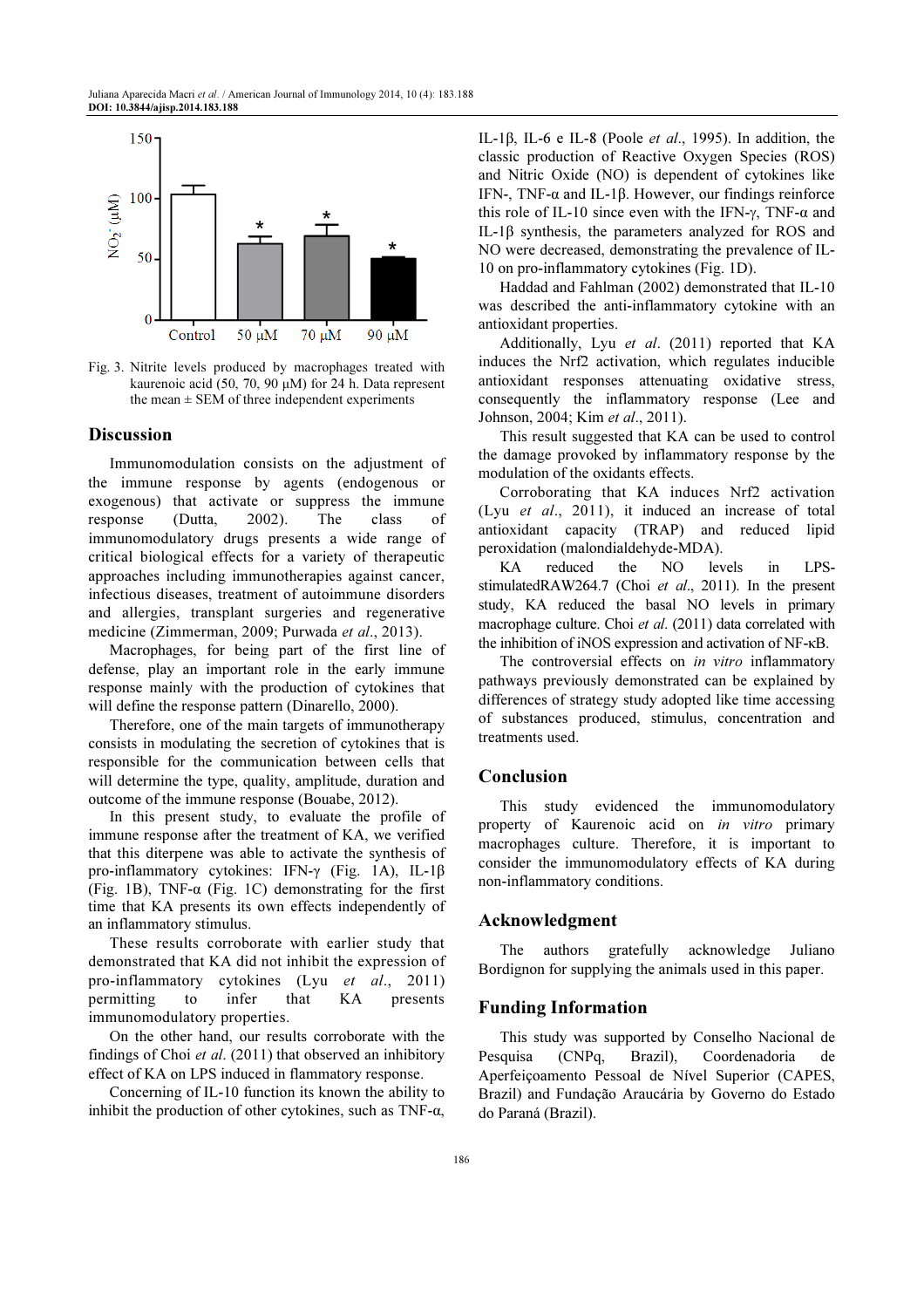## Author's Contributions

Juliana Aparecida Macri: Conducted and analyzed the experiments of cell culture and treatment in vitro; participated in the design of the study and manuscript writing.

Suelen Santos da Silva: Conducted and analyzed the experiments for cytokine determination by ELISA; participated in the design of the study and writing and discussion of the manuscript.

Milena Menegazzo Miranda: Conducted and analyzed the experiments of Griess assay and TRAP measurement; participated in the design of the study and writing and discussion of the manuscript.

Natalia Yoshie Kawakami: Assisted in the macrophage experiments and maintenance of animals.

Thiago Hideki Hayashida: Assisted in kaurenoic acid extraction and characterization.

Tiago Bervelieri Madeira: Performed experiments regarding MDA and data analysis.

Suzana Lucy Nixdorf: Performed experiments regarding MDA and data analysis.

Vinicius Ricardo Acquaro Junior: Performed experiments regarding MDA and data analysis.

Sérgio Ricardo Ambrósio: Assisted in kaurenoic acid extraction and characterization.

Waldiceu Aparecido Verri Junior: Contributed to financial support, data analysis, discussion and writing of the manuscript.

Rubens Cecchini: Contributed to data analysis regarding oxidative stress markers.

Ivete Conchon Costa: Contributed to the conception of the study, financial support and data discussion.

Nilton Syogo Arakawa: Designed the kaurenoic acid extraction experiments.

Wander Rogério Pavanelli: Coordinator of the study, contributed to the design of the study, financial support, data analysis and the writing and discussion of the manuscript.

## References

Batista, R., F.C. Braga and A.B. Oliveira, 2005. Quantitative determination by HPLC of entkaurenoic and grandiflorenic acids in aerial parts of Wedelia paludosa D.C. Revista Brasileira de Farmacognosia, 15: 119-125.

DOI: 10.1590/S0102-695X2005000200009

- Bouabe, H., 2012. Cytokine reporter mice: The special case of IL-10. Scandinavian J. Immunol., 75: 553-567. DOI: 10.1111/j.1365-3083.2012.02695.x
- Cho, J.H., J.Y. Lee, S.S. Sim, W.K. Whang and C.J. Kim, 2010. Inhibitory effects of diterpene acids from root of Aralia cordata on IgE-mediated asthma in guinea pigs. Pulmonary Pharmacol. Therapeut., 23: 190-199. DOI: 10.1016/j.pupt.2009.12.004
- Choi, R.J., E.M. Shin, H.A. Jung, J.S. Choi and Y.S. Kim, 2011. Inhibitory effects of kaurenoic acid from Aralia continentalis on LPS-induced inflammatory response in RAW264.7 macrophages. Phytomedicine, 18: 677-682. DOI: 10.1016/j.phymed.2010.11.010
- Costa-Lotufo, L.V., G.M. Cunha, P.A. Farias, G.S. Viana and K.M. Cunha et al., 2002. The cytotoxic and embryotoxic effects of kaurenoic acid, a diterpene isolated from Copaifera langsdorffii oleo-resin. Toxicon, 40: 1231-234. DOI: 10.1016/S0041-0101(02)00128-9
- Da Costa, F.B., W. Vichnewski and W. Herz, 1996. Constituents of Viguiera aspillioides and V. robusta. Biochemical Systemat. Ecol., 24: 585-587. DOI: 10.1016/0305-1978(96)00057-9
- Dinarello, C.A., 2000. Proinflammatory cytokines. Chest, 118: 503-508. DOI: 10.1378/chest.118.2.503
- Dutta, R.C., 2002. Peptide immunomodulators versus infection; an analysis. Immunol. Lett., 83: 153-161. DOI: 10.1016/S0165-2478(02)00066-4
- Haddad, J.J. and C.S. Fahlman, 2002. Redox- and oxidant-mediated regulation of interleukin-10: An anti-inflammatory, antioxidant cytokine? Biochemical Biophys. Res. Commun., 297: 163-176. DOI: 10.1016/S0006-291X(02)02094-6
- Izumi, E., T. Ueda-Nakamura, V.F. Jr. Veiga, A.C. Pinto and C.V. Nakamura, 2012. Terpenes from Copaifera demonstrated in vitro antiparasitic and synergic activity. J. Med. Chem., 55: 2994-3001. DOI: 10.1021/jm201451h
- Kim, K.H., J.H. Lyu, S.T. Koo, S.R. Oh and H.K. Lee et al., 2011. MyD88 is a mediator for the activation of Nrf2. Biochem. Biophys. Res. Commun., 404: 46-51. DOI: 10.1016/j.bbrc.2010.11.051
- Lee, J.M. and J.A. Johnson, 2004. An important role of Nrf2-ARE pathway in the cellular defense mechanism. J. Biochem. Molecular Biol., 37: 139-43. DOI: 10.5483/BMBRep.2004.37.2.139
- Lyu, J.H., G.S. Lee, K.H. Kim, H.W. Kim and S.I. Cho et al., 2011. Ent-kaur-16-en-19-oic acid, isolated from the roots of Aralia continentalis, induces activation of Nrf2. J. Ethnopharmacol., 137: 1442-1449. DOI: 10.1016/j.jep.2011.08.024
- Mizokami, S.S., N.S. Arakawa, S.R. Ambrosio, A.C. Zarpelon and R. Casagrande et al., 2012. Kaurenoic acid from Sphagneticola trilobatainhibits inflammatory pain: Effect on cytokine production and activation of the NO-cyclic GMP-protein kinase G-ATP-sensitive potassium channel signaling pathway. J. Nat. Products, 75: 896-904. DOI: 10.1021/np200989t
- Panis, C., A.C. Herrera, V.J. Victorino, F.C. Campos and L.F. Freitas et al., 2012. Oxidative stress and hematological profiles of advanced breast cancer patients subjected to paclitaxel or doxorubicin chemotherapy. Breast Cancer Res. Treatment, 133: 89-97. DOI: 10.1007/s10549-011-1693-x